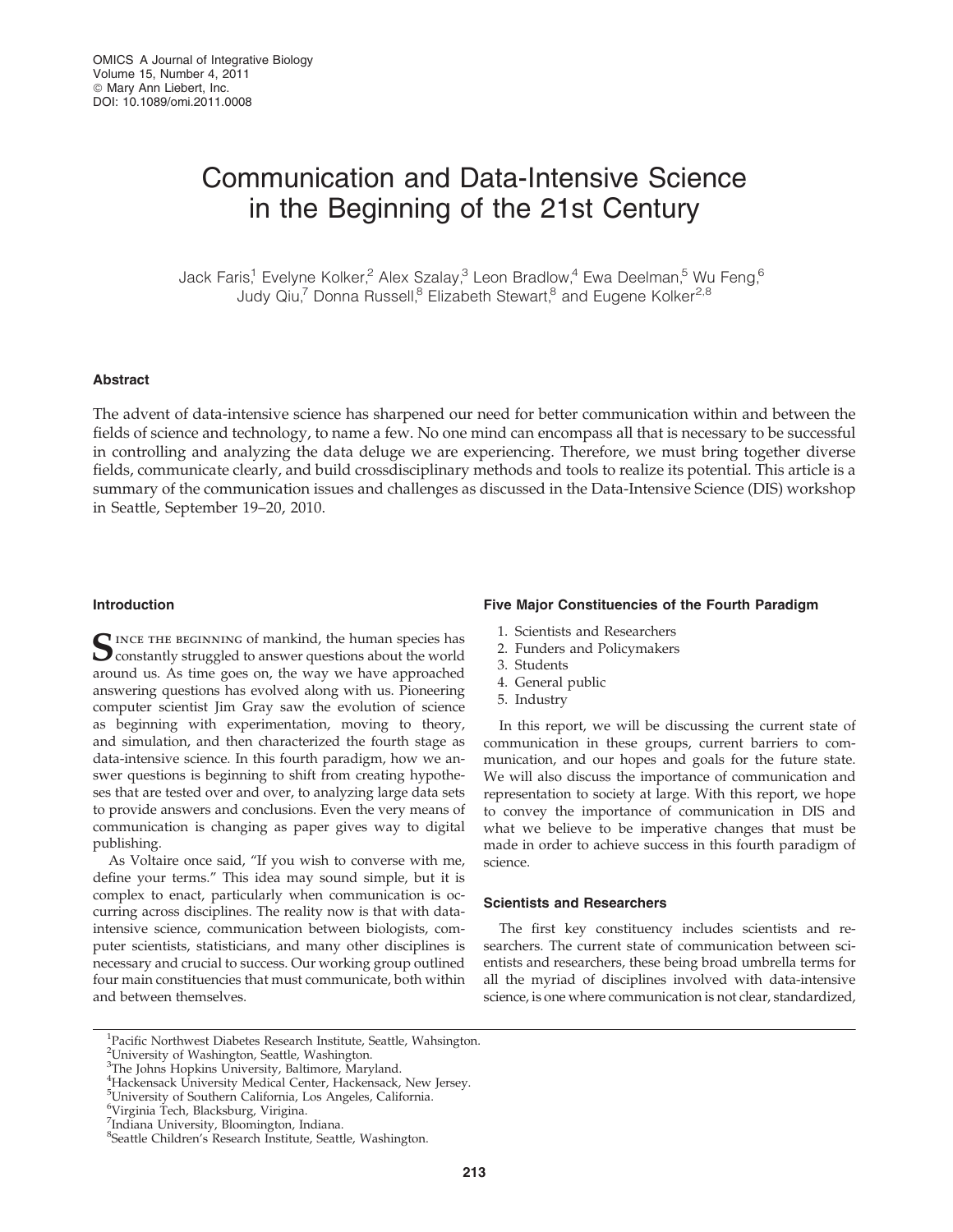or completely open. As people from different disciplines come together to discuss their common projects, they come from separate backgrounds, experiences, and educational training. There is a lack of understanding because the terminology used is not standardized, not only between different disciplines, but also within disciplines. There is often a lack of: (1) comprehension of one another's fields, (2) capabilities within each other's fields, and (3) trust. Furthermore, collaboration among different universities, labs, groups, etc., is rare due to funding policies that do not encourage collaboration nor reward it. This is what we see as the current state of communication among researchers and scientists. The desired future we envision is one where there is a break down of silos and, instead, researchers communicate and collaborate across disciplines. We would like to see the establishment of frameworks that increase productivity of creative science, intellectual property laws that support collaboration, and common data repositories that are open source and can be accessed by anyone.

Although it is not yet clear how to achieve this vision, it is clear that there are barriers standing in the way of achieving it. Although some of the barriers are technological, such as creating easily accessible data repositories through cloud computing, it is evident that to create a truly nonredundant and successful data-intensive science existence we must begin with communication and the changing of perspectives and practices. First, funding policies need to be adapted to support major collaborative efforts. Funding needs to be awarded, at least in part, based on the merit of proposed joint efforts rather than the number of citations a principal investigator may have. Crossdisciplinary research needs a clearly established home, an innovation that may require some institutional restructuring. Academic promotion guidelines must also be examined to make sure collaborative efforts are fully recognized. It is absolutely vital for scientists and researchers to overcome the communication barrier and begin to establish standards for data formats, data sharing, and data storage and collection, including standards of high quality data and citation procedures for researchers using other researchers' data. Communication is also needed to overcome technology barriers that we currently face, and will be instrumental in the education of students and future researchers to properly prepare them for being citizens of fourth paradigm science (Fig. 1).

### Funders and Policymakers

Another principal constituency in which communication changes need to occur is funding agencies (public and private) and policymakers. Currently, the system rewards researchers and their labs for the amount of work they have done. If they see the research initiatives that are proposed as safe promises on return, they will reward these projects time and time again rather than collaborative efforts that seek to achieve higher goals and, thus, are riskier. The optimal future state mindset for funding agencies and policymakers is one in which a cultural shift has occurred and data-centric research is the norm rather than the exception. As such, we would like to see a policy of significant rewards and widespread recognition for those who are conducting data-intensive research. In addition to this, we would like funding agencies and policymakers to support high-quality data collection and curation as well as commit to funding and supporting long-term data preservation through accessible repositories. As funding agencies begin to support collaborative, data-intensive science, there will be a shift in many agendas and project proposals to these kinds of initiatives.

Currently, we see barriers to success coming from the cultural paradigm of one PI, one grant. This blocks high-risk, data-intensive projects, which can reap the greatest benefits and advancement. As the amount of available funding decreases while research initiatives increase, the competition for available money increases dramatically. This leads to more time spent writing grants and applications than the actual experimentation and research that leads to solutions and answers. Policymakers also create roadblocks to crossdisciplinary collaboration by creating and encouraging the single discipline departments in science, rather than supporting the coming together of individuals from different fields to approach common inquiries. Additionally, if academics feel they will not achieve tenure nor be promoted unless they specialize in one field, very few academics will pursue a double-pronged approach in their studies (Fig. 2).

### **Students**

The third constituency that needs improved communication is the student group. Clearer communication is needed by the individuals and groups training students as well as those



FIG. 1. Communicating DIS. FIG. 2. Collaborative science.

We're biologists, computer scientists, physicists, mathematicians, chemists and sociologists.



Please, please, help us work together.

At the rate scientific data is increasing, we can only capitalize on great opportunities to advance biological discovery, protect the environment and meet other challenges if we can share resources and work together. But today, traditional approaches to research funding reward working in silos and block efforts to collaborate.